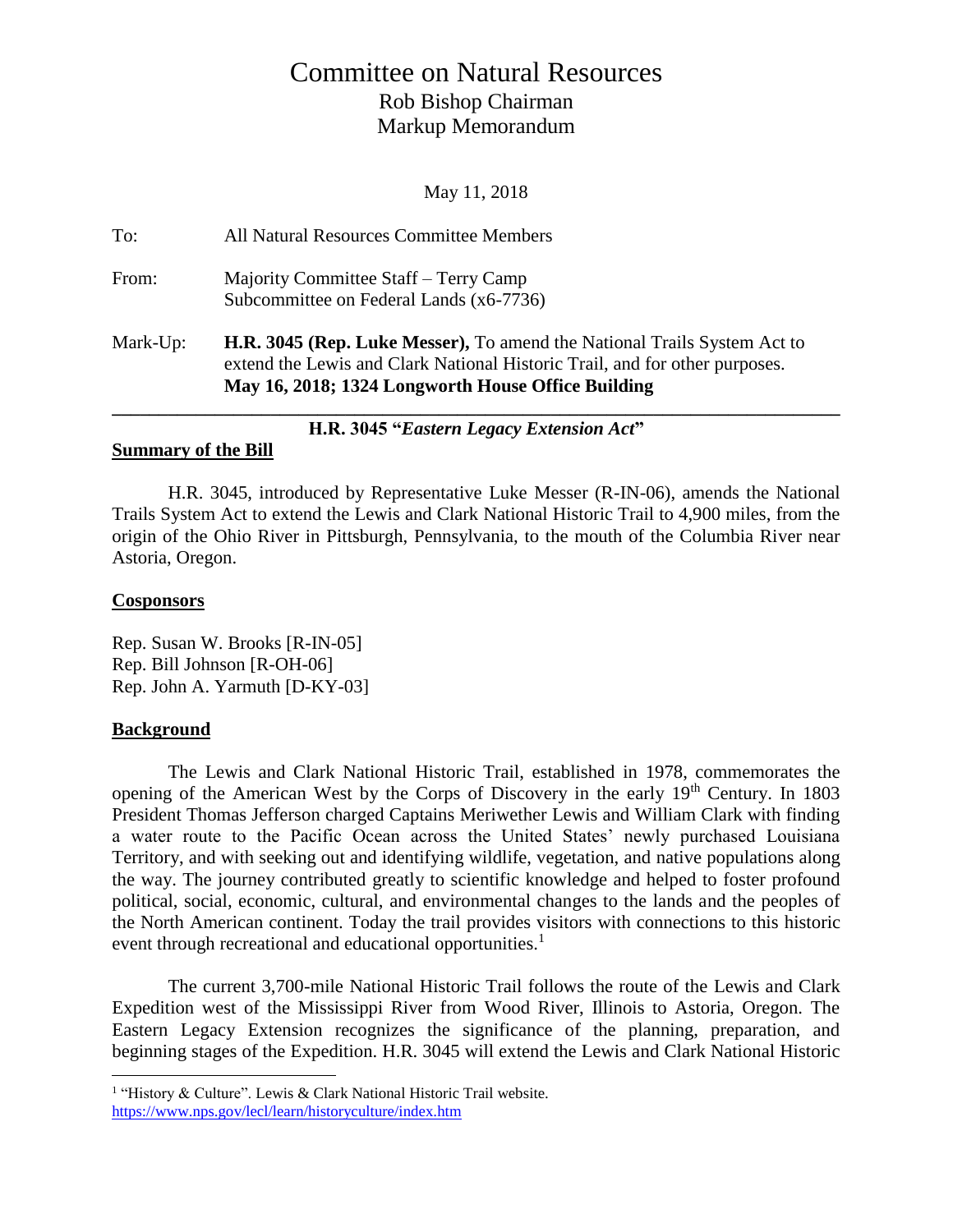Trail by 1,200 miles, with a new eastern boundary at Pittsburgh, Pennsylvania following the path of the Ohio River.

The Eastern Legacy Extension of the trail encompasses important history and key moments for the Expedition: from the spot where Lewis and Clark first joined together, the location where Lewis purchased his keelboat, the site where the full Corps of Discovery was formed, and to the spot where the crew turned their boats upstream for the first time. After leaving Pittsburgh, the men initiated hands-on activities that prepared them for the hardships of the long trip west which helped provide confidence that their technology and techniques would work correctly to support the planned exploration, as well as to allow for their desired documentation. While traveling the eastern portion of the route, Lewis and Clark gained a better understanding of the number of men needed for the later Expedition, how to operate the new vessels, how to navigate the sandbars prevalent in the Ohio and Mississippi Rivers, which allowed them to refine their techniques in order to map, document, and investigate the surroundings.<sup>2</sup>

In February 2018, at the direction of Congress, the National Park Service (NPS) completed a study on the proposed extension of the Lewis and Clark National Historic Trail (*See*  Public Law 110-229, Section 343). The Lewis and Clark National Historic Trail Extension Study found the route proposed for inclusion in H.R. 3045 to be nationally significant, suitable, and feasible for inclusion in the existing Lewis and Clark National Historic Trail. The study was conducted in accordance with the National Trails System Act (16 U.S.C. 1241 et seq.). The study noted that there would be additional costs expected to be covered by the NPS and trail partners to manage the trail extension.<sup>3</sup>

The Eastern Legacy Extension is supported by the Lewis and Clark Trail Heritage Foundation and the Lewis and Clark Trust, both partner organizations of the Lewis and Clark National Historic Trail. Several local organizations contacted NPS during the public comment period for the study and expressed an interest in partnering in trail activities along the extended route.<sup>4</sup>

The Subcommittee on Federal Lands held a legislative hearing on H.R. 3045 on April 11, 2018.

## **Cost**

 $\overline{a}$ 

A Congressional Budget Office cost estimate has not yet been completed for this bill.

### **Administration Position**

At the Subcommittee on Federal Lands hearing, Joy Beasley, the Acting Associate Director of Cultural Resources, Partnerships, and Science at the National Park Service testified

<sup>2</sup> National Park Service. (2018). Lewis and Clark National Historic Trail Extension Study.

<https://parkplanning.nps.gov/document.cfm?parkID=155&projectID=32773&documentID=86024> 3 Ibid.

 $4$  Ibid. (page 53)